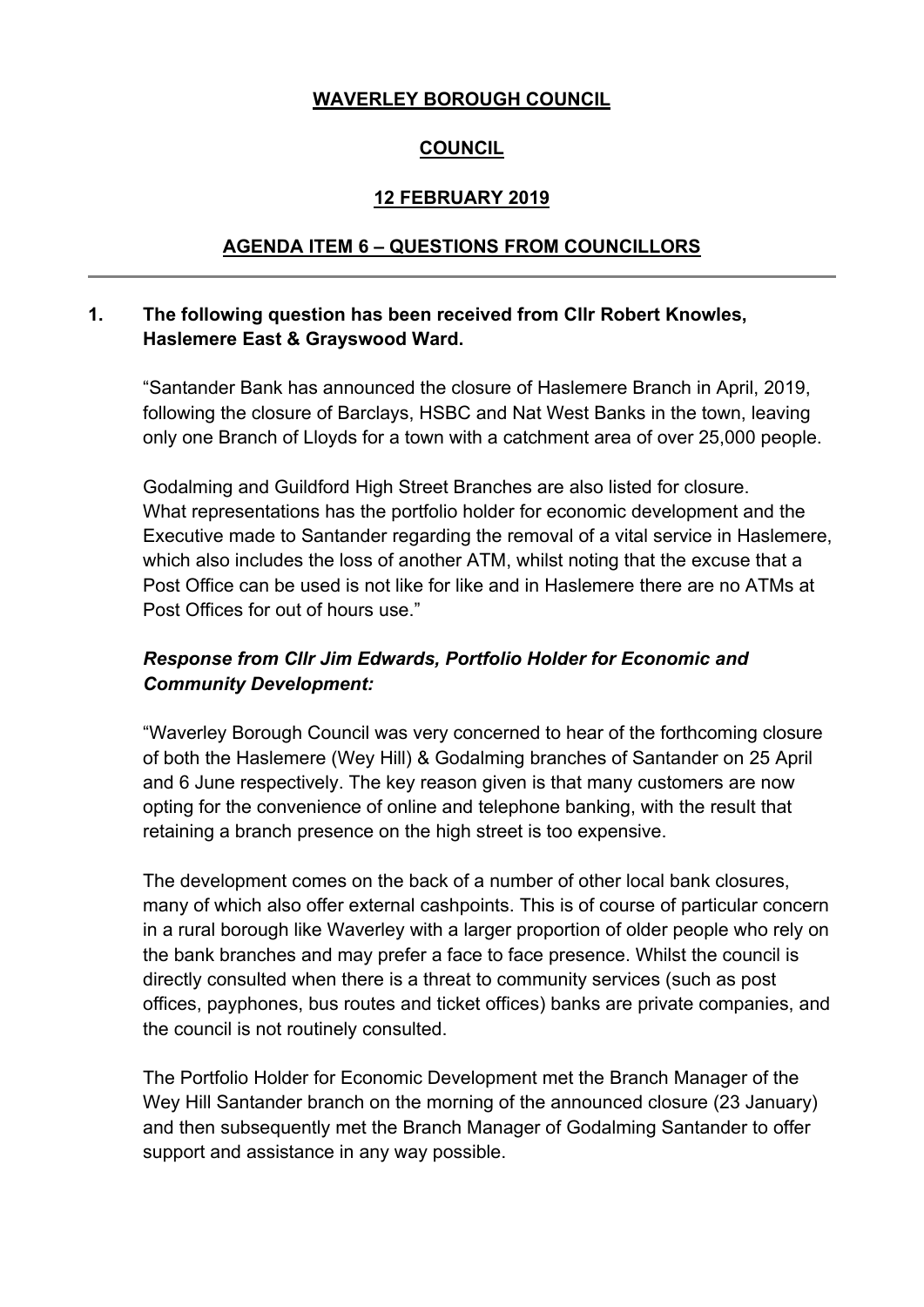The Economic Development team will be contacting Santander Head Office directly to express concern about the impact on jobs and also the lack of banking facilities especially for those who rely on a face to face service.

In the light of bank branch closures, it is very important that the council does all it can to retain - and strengthen - our 23 post offices in the borough, making best use of the council's Universal Service Obligation to ensure the Post Offices meet the needs of the local community. For many people looking to bank on the high street, the post office will take on a more important role in future and the PO has responded to this demand by broadening its banking services to both business and personal customers. Most personal bank customers are now able to do their day to day banking at their local post offices with basic bank services such as cash withdrawals, cash and cheque deposits and balance enquiries.

If and when the two Santander branches close, this will leave 24 other bank branches in the borough – the Economic Development Team are currently mapping cashpoints to assess location and availability."

# **2. The following question has been received from Cllr Paul Follows, Godalming Central and Ockford Ward:**

"The Leader of the Council is no doubt aware that Ockford Park, a development of 262 houses in my ward of Godalming Central and Ockford was passed by the JPC on 9th January 2019. As this happened pre-CIL, the developer is due to pay only £3.8 million in infrastructure contributions (instead of over £8m that would be due under CIL). A £4m loss to our community.

This has happened despite your personal reassurances that scenarios such as this would not occur - reassurances you made during the initial local plan vote on Feb 20th 2018 and then at Full council sessions on 24th April, 16th October and 11th December 2018 respectively when I asked this question again. As I have said on all these occasions - this was an entirely foreseeable consequence of leaving an 8 month gap between the passing LPP1 and CIL and then allowing a further, consultation period (itself excessive in duration by comparison to other boroughs) for it to come into effect. You have effectively created a window for developers to rush in their applications now to avoid CIL - and they have jumped at the opportunity.

It should also be noted that last site of any real size in the Godalming area, Milford Golf Course - is before the JPC on February 20th. Just days before the introduction of CIL and potentially at a further loss of several million pounds to the community.

Will the Leader explain: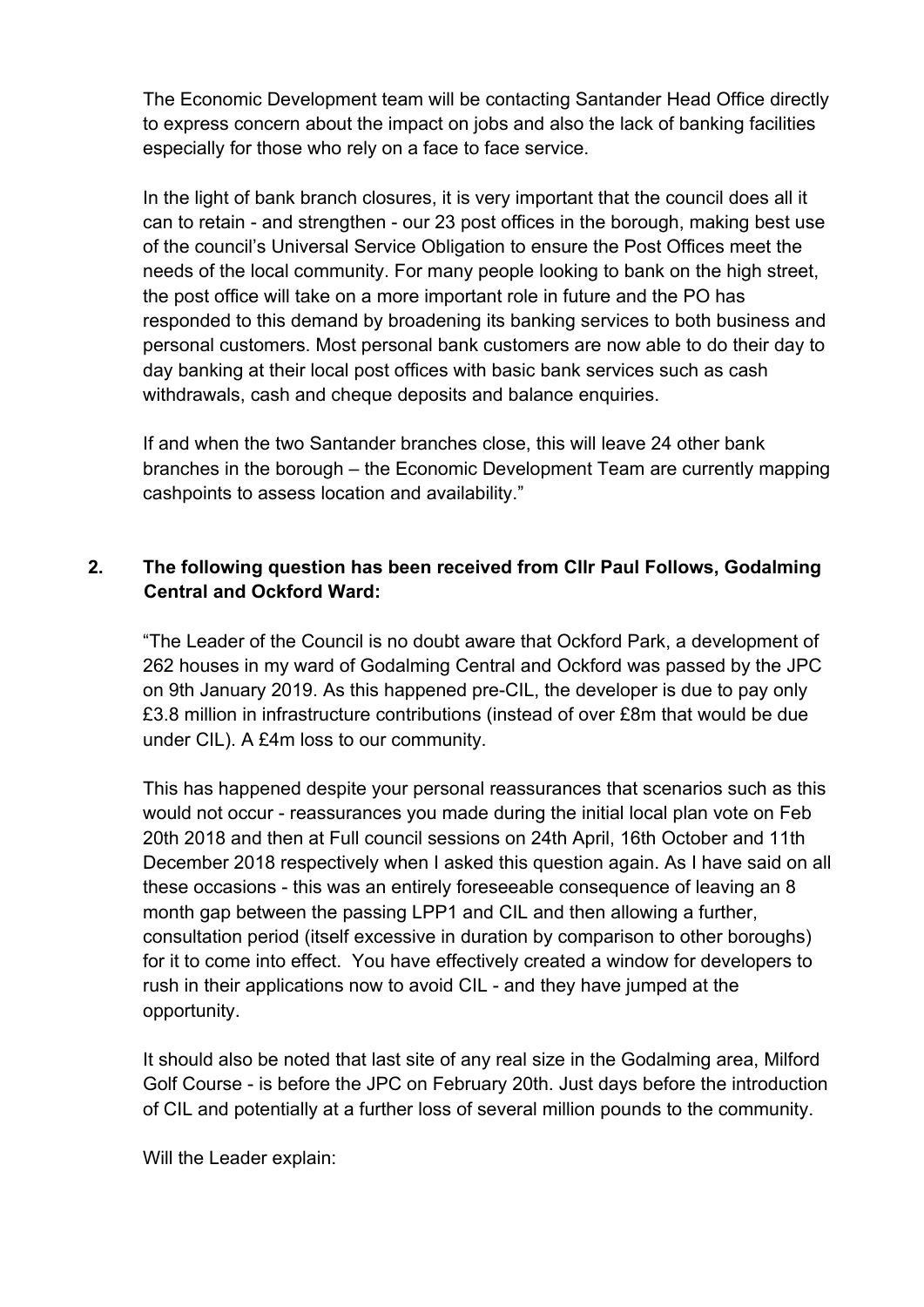- a) what benefit Godalming will see from this local plan when it has almost reached its local plan period (up to 2032) housing numbers without seeing a penny of CIL?
- b) why you believe it is acceptable that strategic sites be given planning permission despite not yet being subject to the public consultation planned for such sites under LPP2?
- c) how you expect large, strategic sites to ever provide the infrastructure required to mitigate their impact and benefit the wider community (in the way that local plan envisages) absent of the money to actually deliver such infrastructure?
- d) Could the Leader explain how her figure of £94million of CIL over the plan period is actually calculated considering the number of strategic and large sites that have already been approved pre-CIL?"

# *Response from Cllr Chris Storey, Portfolio Holder for Planning Policy and Customer Services, and Cllr Kevin Deanus, Portfolio Holder for Planning Operations and Enforcement Services:*

*a)* "The Council was very mindful of the need to get CIL in place as soon as reasonably possible following the examination and adoption of Local Plan Part 1. A lot of preparatory work and consultation on CIL took place during the Local Plan Examination and following the adoption of the Plan the Council moved quickly to formally agree the proposed CIL for submission for examination. Clearly the timescale for the CIL examination was out of the Council's control. However, once the Council received the Examiner's report on 1 October 2018 approving the CIL charge the Council moved quickly to adopt CIL on 31 October 2018. The Council had to decide on a reasonable period leading to the implementation of CIL. It agreed a period of 4 months which, given that this also covered the Christmas/New Year period, was considered to be reasonable and consistent with the approach taken by other councils. It should be added that CIL will be Borough-wide and that in the future Godalming may benefit from CIL derived from schemes elsewhere in the Borough."

*b)* "Most of the key strategic sites were included in Local Plan Part 1. However, one of the agreed modifications to the Plan, arising from the Examination, was the acceptance that some large sites could still come forward through Local Plan Part 2. One of the sites proposed for allocation in Local Plan Part 2 was the site at Aaron's Hill. However, that site was also subject to modification in Local Plan Part 1, where its removal from the Green Belt was confirmed. This was another modification arising from the Examination of Local Plan Part 1. The removal of that site from the Green Belt in Part 1 did not prevent the site coming forward through a planning application in advance of Part 2. That application had to be considered on its merits at the time."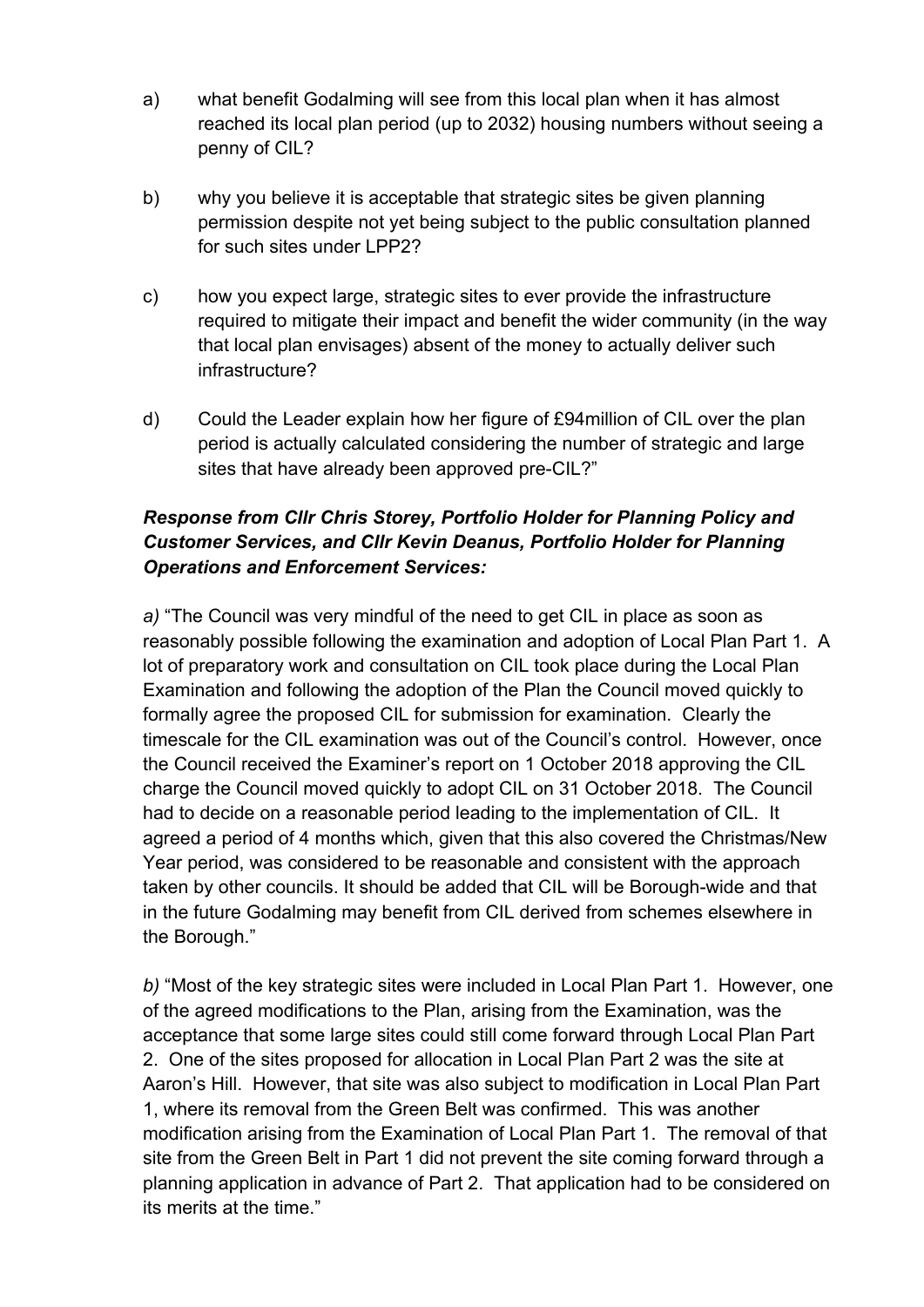*c)* "The Local Plan is accompanied by an Infrastructure Delivery Plan that sets out the infrastructure identified to support growth. Where sites have come forward in advance of CIL, they have still been assessed to identify infrastructure required to mitigate the impact of development. In some cases that will have been to require specific mitigation for an individual site. In other cases this has been through the limited pooling of infrastructure payments in order to deliver infrastructure, such as in the case of some of the large schemes in Cranleigh. Once CIL is in place there will be a formal process of considering what infrastructure projects should be allocated CIL funding."

*d)* "The projection of £94million is included in one of the documents that the Council produced for the CIL Examination. The figures included are based on the position as at 1<sup>st</sup> April 2018. The document in question can be viewed on the web site at: https://www.waverley.gov.uk/downloads/file/6352/wbc-cil-001 - cil\_income\_projections

# **3. The following question has been received from Cllr Paul Follows, Godalming Central and Ockford Ward:**

"The Leader is likely aware of the existence of a task and finish group of the Housing O&S Committee considering views and perceptions of stigma felt by council tenants. You may also be aware that this group came into existence because of the comments of one member that "there was no stigma surrounding social housing in Waverley". A point challenged vociferously by the tenants panel reps and myself.

This group has been chaired positively and effectively by Cllr Townsend and includes Cllrs. Seaborne, Cockburn and myself as members and has been fantastically managed and supported by Yasmine Makin and Annalisa Howson. However this exceptional piece of work has laid bare the poor participation and engagement levels of many members of this council.

As a fellow member representing a ward containing a substantial proportion of social housing and considering the origin of this task and finish group and its subject matter,

a) Would the Leader care to comment on the fact that only 18 members of this council could be bothered to complete the survey?

b) What does the Leader believe this says about her councillors and what they think or understand about council tenants in Waverley?"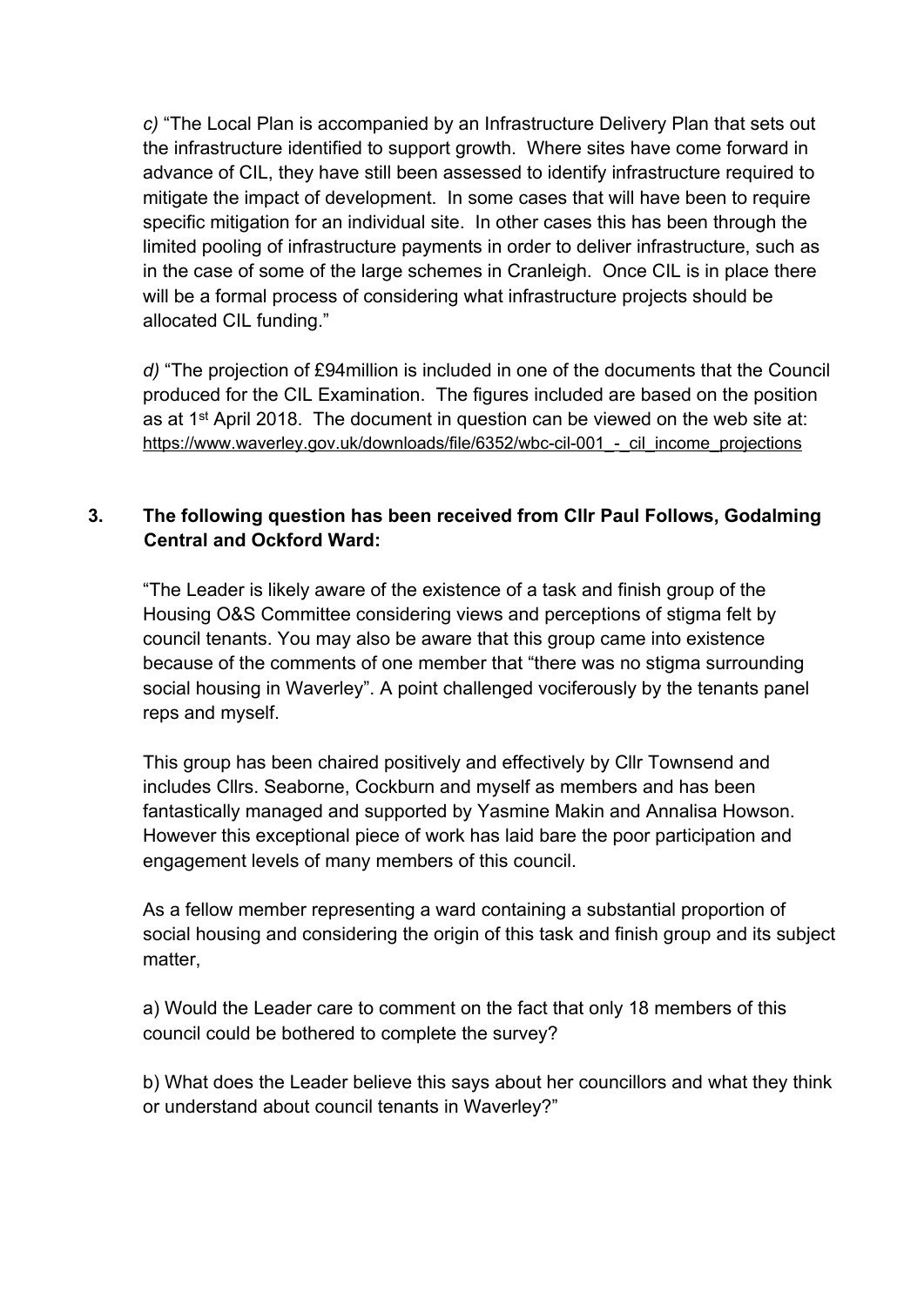# *Response from Cllr Julia Potts, Leader of the Council:*

"First of all, I want to say how much I am looking forward to reading the report of the Task & Finish Group when it is published later this month.

Tackling stigma is one of the themes of the 2018 Housing Green Paper, and I know that the Members on the Task & Finish Group, members of the Tenants' Panel, and officers have worked tremendously hard to ensure that our tenants' voices are heard in exploring this topic.

It is disappointing that only 18 out of 57 councillors completed the survey, but I notice that is still more than the number who completed the survey last year about the effectiveness of overview and scrutiny. And I do think that many councillors have a slightly skewed view, because they are more aware of the efforts to which the council goes to ensure that our tenants do have quality homes to live in. Cllr Seaborne and Cllr Townsend were both part of the previous Housing O&S Task & Finish Group that looked at the design standards for new council housing development, and which incorporated the National Space Standards into the recommendations adopted by the council – so we have design guidelines for our own council housing developments that are of a higher standard than those that we currently require for market housing.

Rather than speculating on what I think our councillors think about council tenants in Waverley, I think the important thing is to take note of what the council tenants think – if they feel that there is a stigma attached to being a council tenant then we need to do what we can to understand the reasons for that, and what Waverley can do to change perceptions.

This is a very important piece of work by Overview Scrutiny, and I think it may the first time – certainly for a long time – that scrutiny have tackled this type of review, and it demonstrates the value there is in investing in our scrutiny function by resourcing it properly with dedicated officer support."

# **4) The following question has been received from Cllr Jerry Hyman, Farnham Castle Ward**:

"The Chief Executive has obtained legal advice from Wayne Beglan which concludes that,

*" the Council does have convincing objective evidence that the Farnham Park SANG and the SAMM strategy are effective, applying the Waddenzee judgment; "*

Natural England have confirmed that they have no such evidence, and as it is necessary for this information to be included in an appropriate assessment in order for Council to grant consents to SPA-affected planning applications, can you please provide and publicise such an appropriate assessment immediately?"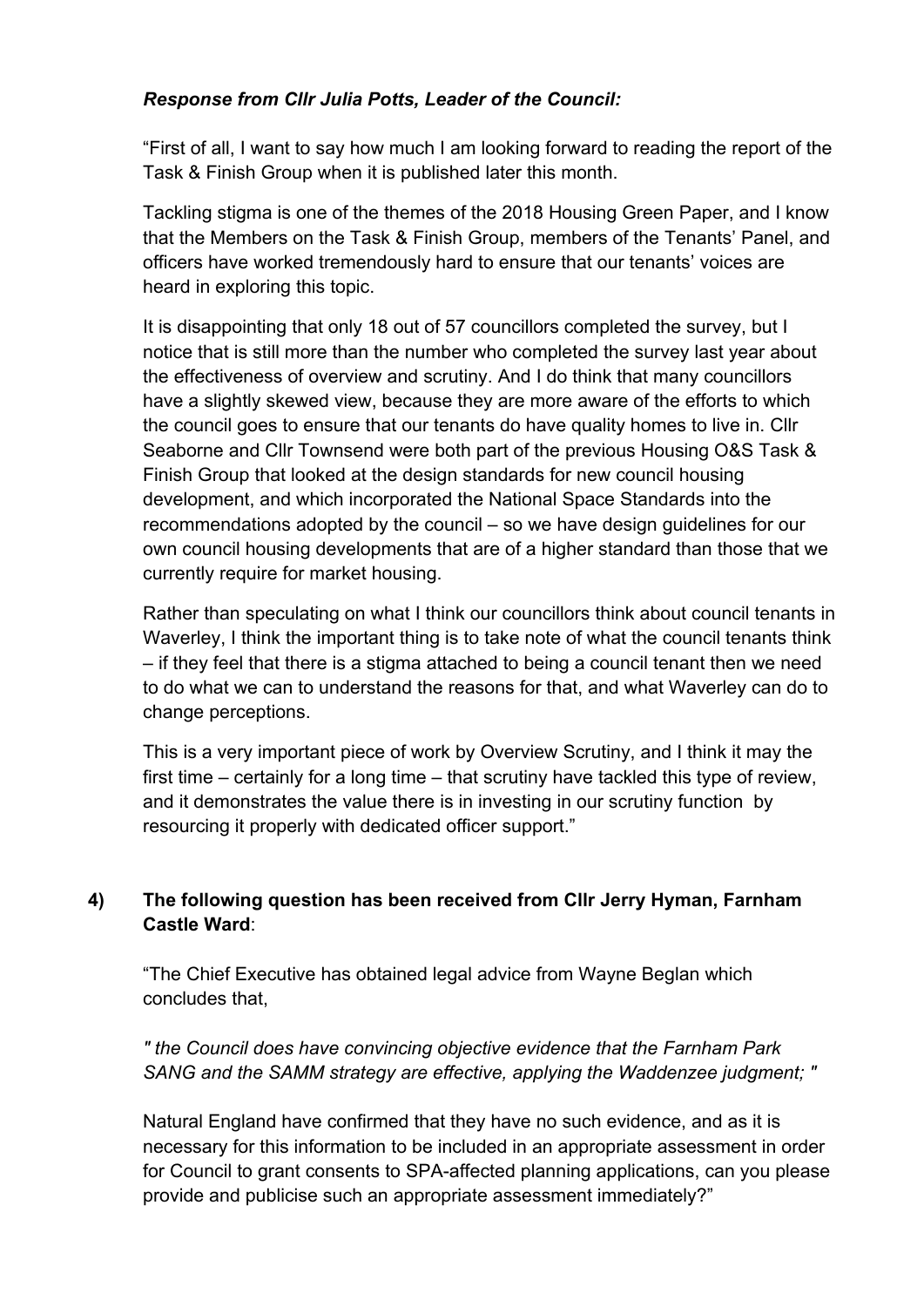# *Response from Cllr Julia Potts, Leader of the Council:*

"The question asks for the provision of an appropriate assessment containing "convincing objective evidence" relating to Thames Basin Heath SPA-affected planning applications and also referencing Farnham Park SANG and SAMM.

From the evidential context, it is clear from decided case law that 'appropriate assessment' is not a precise, technical term or process but indicates no more than such assessment that should be appropriate to satisfy the responsible local planning authority that the project will not adversely affect the integrity of the site concerned. This implies a high standard of investigation, but that issue ultimately rests on the judgement of the local planning authority concerned.

The required degree of certainty about adverse effects is explained in the *Waddenzee* case; namely that the necessary certainty cannot be construed as achieving absolute certainty since that is impossible to attain and therefore such a decision must be based on relevant information (based on that high standard of investigation) being set out in such an appropriate assessment.

So the responsible authority (i.e. the Council) is able, from its point of view, to come to a decision that there will be no adverse effect, although from an objective point of view there would be no absolute certainty. The required standard expressed in case law is to establish that there is no risk of adverse effect to a standard "beyond reasonable scientific doubt", in the judgement of the relevant authority.

The case law is also clear that the Council is entitled to place considerable weight on the opinion of Natural England, as the expert national agency, with responsibility for oversight of nature conservation, and ought to do so in the absence of a good reason not to. The duty to consult the appropriate nature conservation body is compulsory under Regulation 63 of the Conservation of Habitats and Species Regulations 2017 with regard to European protected sites such as SPAs.

The approach adopted under the Thames Basin Heath SPA Delivery Framework has been subjected to scrutiny in the past, including in Waverley's Local Plan Part 1 Examination, and found to be sound. SANG and SAMM are not novel techniques and are widely-accepted mechanisms used by local planning authorities to avoid adverse effects on European Protected sites.

In this context the "appropriate assessment" requested already exists in an extant and published document. It is set out in the Aecom Habitats Regulation Assessment 2016, prepared by independent ecologically, and technically-qualified consultants, acting in consultation with Natural England. It was scoped to consider impact pathways, likely significant effects, mitigation and other matters relevant to an appropriate assessment in the context of the emerging Local Plan Part 1, with regard to the Thames Basin Heath SPA. The assessment comprised a